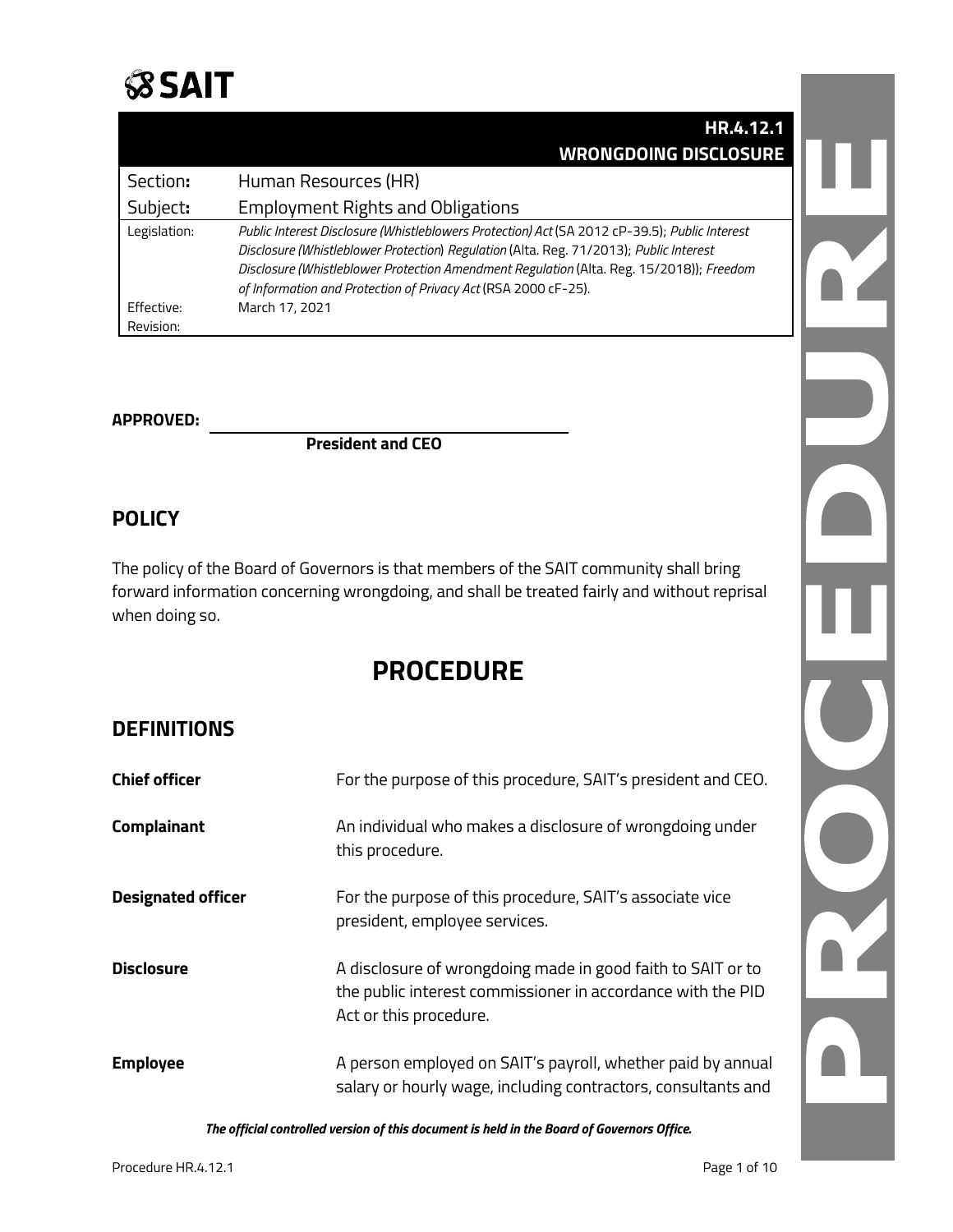# **SSAIT**

|                            | volunteers. For the purpose of this procedure, it also includes<br>an individual who had been employed on SAIT's payroll but<br>who has suffered a reprisal and is no longer employed by SAIT.                                                                                                                                                                                                        |  |
|----------------------------|-------------------------------------------------------------------------------------------------------------------------------------------------------------------------------------------------------------------------------------------------------------------------------------------------------------------------------------------------------------------------------------------------------|--|
| <b>Ethics hotline</b>      | The external service provider established for receiving<br>complaints under this procedure.                                                                                                                                                                                                                                                                                                           |  |
| <b>Good faith</b>          | Not frivolous or vexatious and without malicious intent.                                                                                                                                                                                                                                                                                                                                              |  |
| <b>Gross mismanagement</b> | A deliberate act or omission that shows a reckless or wilful<br>disregard for the proper management of:                                                                                                                                                                                                                                                                                               |  |
|                            | a) Public funds or a public asset;                                                                                                                                                                                                                                                                                                                                                                    |  |
|                            | b) Delivery of a public service, including:                                                                                                                                                                                                                                                                                                                                                           |  |
|                            | Management/performance of or administration of<br>i)<br>funds provided under a contract or arrangement set<br>out in the PID Act's regulations;                                                                                                                                                                                                                                                       |  |
|                            | Duties/powers resulting from or the administration of<br>ii)<br>funds provided under an enactment set out in the PID<br>Act's regulations; or                                                                                                                                                                                                                                                         |  |
|                            | Employees, through systemic conduct or a pattern of<br>c)<br>behaviour relating to bullying, harassment or intimidation.                                                                                                                                                                                                                                                                              |  |
| <b>PID Act</b>             | Public Interest Disclosure (Whistleblower Protection) Act                                                                                                                                                                                                                                                                                                                                             |  |
|                            | Public interest commissioner The public interest commissioner of Alberta, available by toll-<br>free phone number 1-855-641-8659                                                                                                                                                                                                                                                                      |  |
| Reprisal                   | Any of the following measures taken or threatened to be<br>taken against an employee because the employee has in good<br>faith sought advice about making a disclosure, made a<br>disclosure, co-operated in an investigation pursuant to the<br>PID Act or this procedure, declined to participate in suspected<br>wrongdoing, or done anything in accordance with the PID Act<br>or this procedure: |  |
|                            | Dismissal, layoff, suspension, demotion or transfer,<br>a)<br>discontinuation or elimination of a job, change of job                                                                                                                                                                                                                                                                                  |  |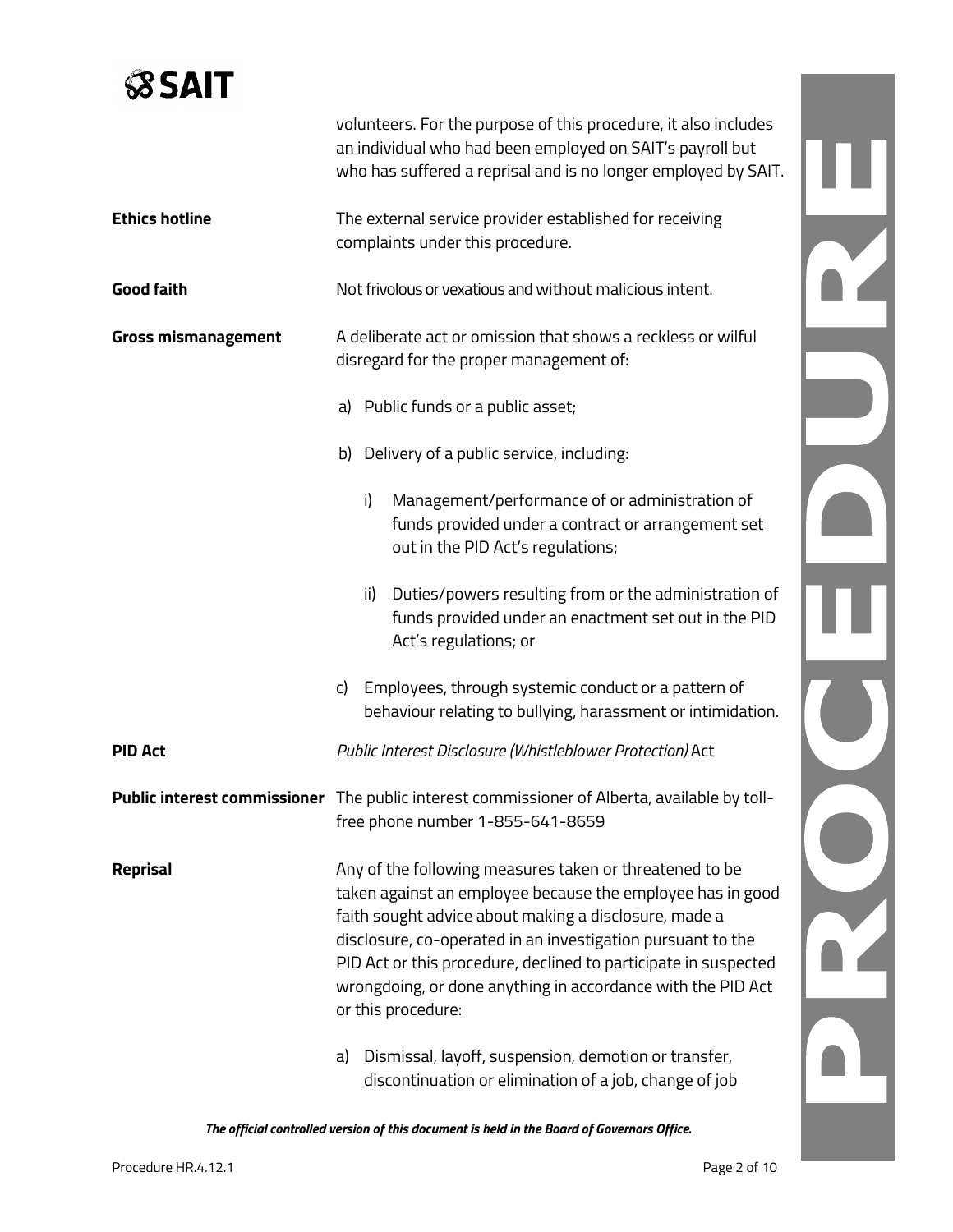# **SSAIT**

|                       |    | location, reduction in wages, change in hours of work or<br>reprimand;                                                                                                                  |  |
|-----------------------|----|-----------------------------------------------------------------------------------------------------------------------------------------------------------------------------------------|--|
|                       |    | b) Any other measure that adversely affects the employee's<br>employment or working conditions.                                                                                         |  |
| Respondent            |    | An individual alleged to have committed an act of wrongdoing<br>under this procedure.                                                                                                   |  |
| <b>SAIT community</b> |    | SAIT's governors, employees, students, contractors,<br>consultants, agents, and volunteers.                                                                                             |  |
| <b>Student</b>        |    | A person currently enrolled in a SAIT program or course.                                                                                                                                |  |
| <b>Wrongdoing</b>     |    | For the purpose of this procedure, wrongdoing by SAIT, its<br>schools/departments/units, and/or its employees includes:                                                                 |  |
|                       | a) | Contravening provincial or federal legislation or<br>regulations;                                                                                                                       |  |
|                       |    | b) An act or omission creating:                                                                                                                                                         |  |
|                       |    | A substantial and specific danger to the life, health or<br>i)<br>safety of individuals other than a danger inherent in<br>the performance of the employee's duties or<br>functions, or |  |
|                       |    | A substantial and specific danger to the environment;<br>ii)                                                                                                                            |  |
|                       |    | c) An act or omission of gross mismanagement (as defined<br>above);                                                                                                                     |  |
|                       | d) | An act of wrongdoing as set out in the PID Act's<br>regulations; or                                                                                                                     |  |
|                       | e) | Knowingly directing or counselling someone to commit an<br>act of wrongdoing.                                                                                                           |  |

## **GOVERNING PRINCIPLES**

1. SAIT is committed to the highest standards of ethical conduct in all of its activities. SAIT encourages members of the SAIT community to disclose wrongdoings they know of or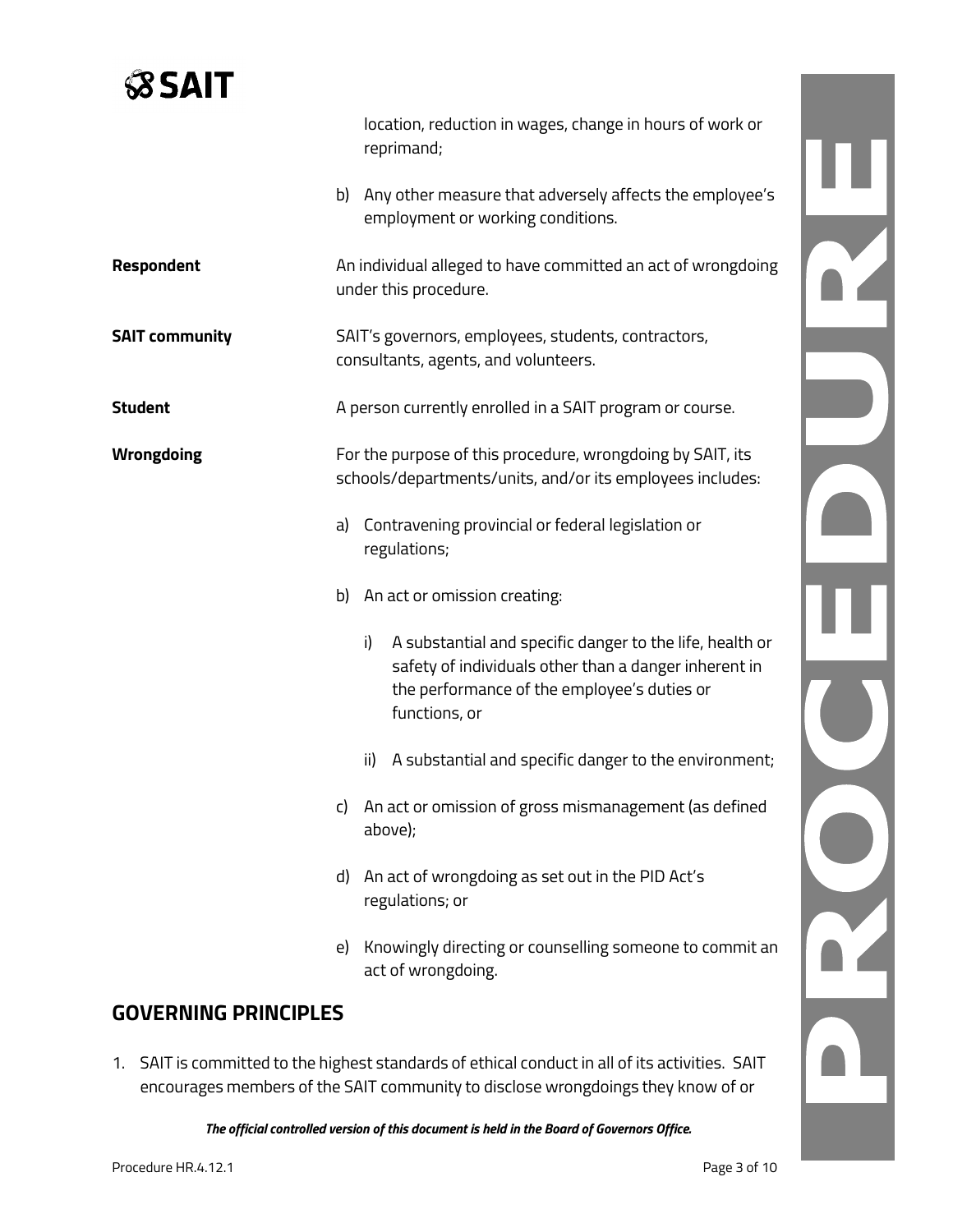

may reasonably suspect.

- 2. SAIT's chief officer has designated the associate vice president, employee services, as the designated officer responsible for the management of this procedure.
- 3. The designated officer will be made aware of all disclosures pursuant to this procedure, determines if an investigation is warranted and how that investigation will be carried out, and provides the chief officer with information required for annual reporting purposes.
- 4. An employee who is considering making a disclosure may, prior to making the disclosure, request information or advice about the PID Act or this procedure from a supervisor, the designated officer, the chief officer, or the public interest commissioner.
- 5. SAIT management is responsible for being aware of its obligations to report disclosures and to provide information and advice about this procedure and the PID Act to members of the SAIT community. This may include referring individuals to the Ethics Hotline, the designated officer, or the public interest commissioner.
- 6. The designated officer may appoint a designate for the purposes of receiving, responding to, assisting with and investigating disclosures to ensure the timely and efficient investigation of disclosures
- 7. This procedure does not apply to alleged wrongdoing by students, as that is managed under procedure AC.3.4.4 Student Non-Academic Conduct.

## **PROCEDURE**

### **A. Disclosing a Wrongdoing**

- 1. A member of the SAIT community who believes that wrongdoing has occurred or is reasonably likely to occur may immediately disclose this to:
	- a) A direct supervisor or member of management;
	- b) The designated officer;
	- c) The Ethics Hotline at [www.sait.confidenceline.net](http://www.sait.confidenceline.net/) or at 1-800-661-9675, if the complainant wishes to remain anonymous; or
	- d) The public interest commissioner, using the Public Interest Disclosure Report Form available on the public interest commission's website.

*The official controlled version of this document is held in the Board of Governors Office.*

Y N R Q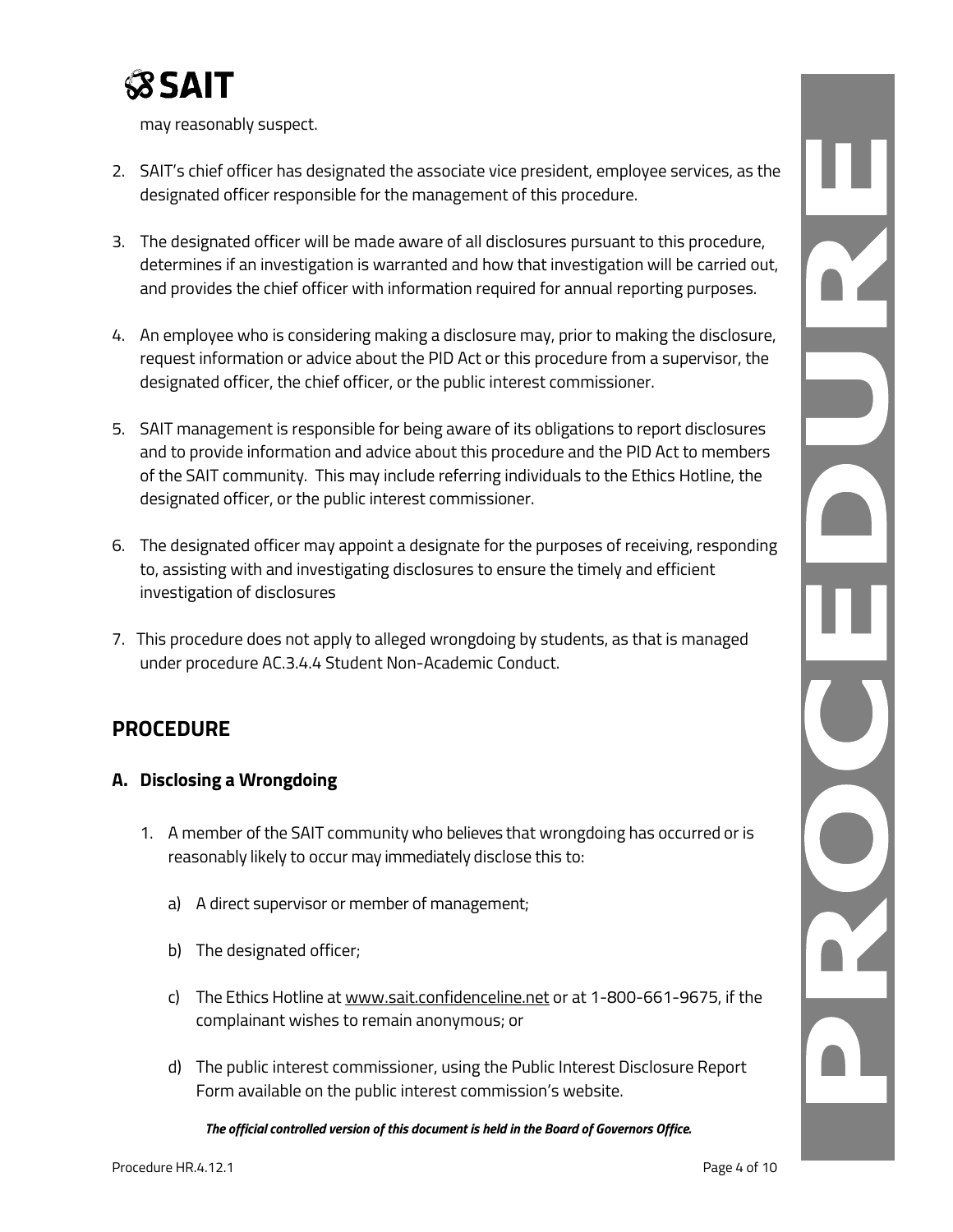# **SSAIT**

- 2. The disclosure must include the following information:
	- a) A written description of the alleged wrongdoing;
	- b) The name of all parties involved;
	- c) The date and place of the alleged wrongdoing;
	- d) Whether the complainant knows of a related disclosure previously made to SAIT under this procedure and the outcome of that disclosure, including a copy of any response made by SAIT;
	- e) Any evidence or documentation regarding the alleged wrongdoing; and
	- f) Any other information necessary to investigate the disclosure.
- 3. An individual who receives a disclosure as per paragraph A.1.a) shall forward the disclosure within five business days to the designated officer.
- 4. If the disclosure concerns:
	- a) Wrongdoing that
		- i) Is a financial malpractice or impropriety,
		- ii) A matter of imminent risk of substantial and specific danger to an individual's life, health or safety or to the environment, or
		- iii) An offence committed under legislation or regulation,

the designated officer will refer the disclosure to the chair of SAIT's Board of Governors' Audit Committee and then to the public interest commissioner or any other governing agency as required, as per section 30 of the PID Act.

- b) Wrongdoing related to the chief officer or to the designated officer, the disclosure will be sent to the chair of SAIT's Board of Governors' Audit Committee, who will have all the powers and perform all the duties of the designated officer as set out in this procedure.
- *The official controlled version of this document is held in the Board of Governors Office.* c) A matter which would see the designated officer in a conflict of interest with respect to the nature of the disclosure or a person involved, the chief officer will designate an individual to exercise all the powers and perform all the duties of the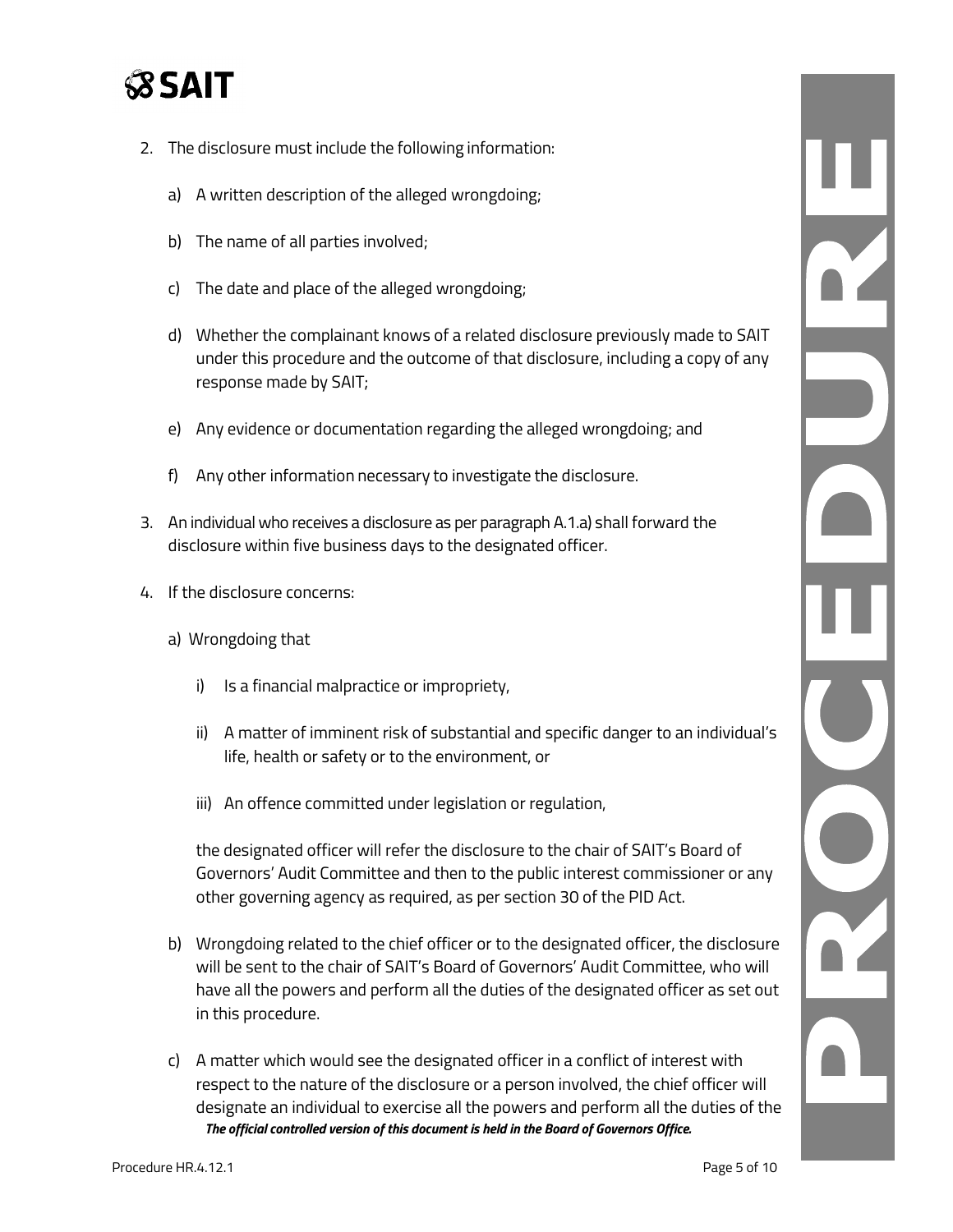

designated officer as set out in this procedure.

- 5. The designated officer will review the disclosure and determine whether to take one or more of the following actions:
	- a) Carry out an investigation.
	- b) Obtain further information in order to determine whether to proceed with an investigation or whether to dismiss the disclosure.
	- c) Suspend an investigation and send the disclosure to another governing agency as per section 30 of the PID Act.
	- d) Report the wrongdoing to the public interest commissioner, law enforcement agencies and/or to the minister of justice and solicitor general for investigation, or another governing agency as per section 30 of the PID Act.
	- e) Combine the disclosure with one or more related disclosures of wrongdoing, so that a single investigation is conducted.
	- f) Refer the disclosure to a more appropriate process.
	- g) Dismiss the disclosure because it is not made in good faith, does not deal with a wrongdoing, does not provide sufficient information to permit an investigation, or for any other valid reason.
- 6. The designated officer will:
	- a) Within five business days of receiving the disclosure, advise the complainant that the disclosure has been received; and
	- b) Within 20 business days of receiving the disclosure, advise the complainant whether or not an investigation will occur and, if the investigation will not occur, the reasons for that decision.

### **B. Anonymous Reporting**

1. If a complainant is uncomfortable reporting wrongdoing to the direct supervisor, manager, associate dean, dean, director or associate director, or designated officer, the complainant may submit the complaint anonymously using the Ethics Hotline at [www.sait.confidenceline.net](http://www.sait.confidenceline.net/) or at 1-800-661-9675 or to the public interest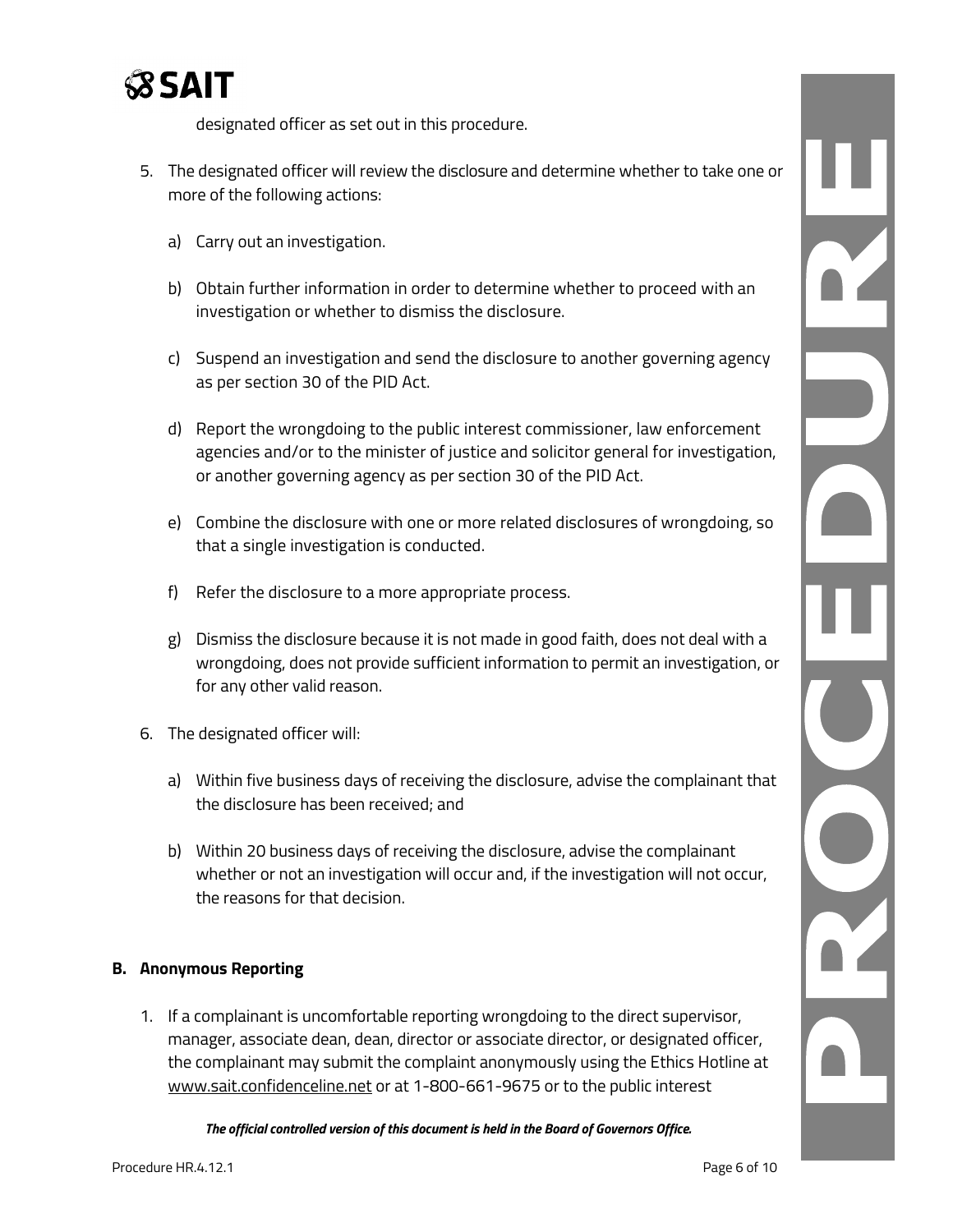

commissioner.

- 2. The complainant should be aware that anonymous disclosures may limit an investigator's ability to determine the exact nature of the alleged wrongdoing, and that the complainant cannot be advised of whether an investigation will be conducted or the progress or results of an investigation if conducted.
- 3. Anonymous disclosures will follow the procedures set out in section A of this procedure. It may be difficult to assess the reliability of evidence provided anonymously, which could affect the viability of an investigation under the rules of procedure fairness and natural justice.

### **C. Investigation**

- 1. If an investigation is warranted, the designated officer has the discretion to appoint the investigator. In appropriate circumstances, the investigator may be an external investigator.
- 2. An investigation, including the investigation of anonymous complaints, is subject to the principles of procedural fairness.
- 3. If a disclosure involves allegations of an employee's gross mismanagement as defined above, the designated officer must be satisfied that all applicable SAIT mechanisms and processes, including those outlined in collective agreements, have been considered and/or used prior to beginning an investigation under this procedure.
- 4. If the investigator believes another wrongdoing has been or may be committed, the investigator will advise the designated officer, who will determine further action.
- 5. If the investigator believes that an offence has been committed under any federal legislation or regulation, the investigator will advise the designated officer, who will determine further action as per section 30 of the PID.
- 6. Witnesses, respondents and complainants may have representation to support them during an interview.
- 7. The investigator must conduct and conclude the investigation within 120 business days from when the complainant made the good faith disclosure. If additional time is required, the chief officer:
	- a) May approve a time extension of up to 30 business days, at the investigator's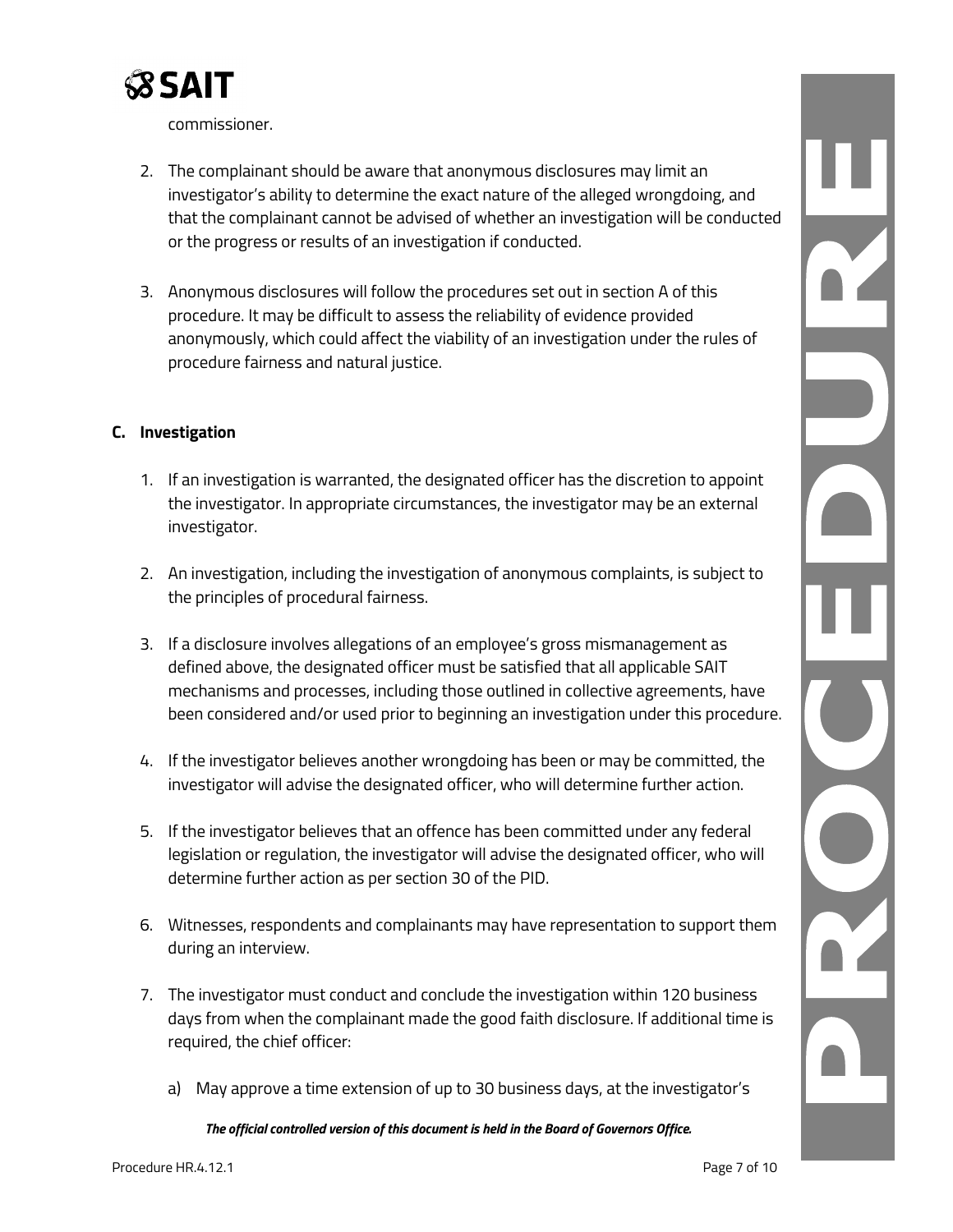

request.

b) May request a further time extension from the public interest commissioner.

The chief officer must advise the complainant of any such time extension and of when the next procedural step will occur or be completed.

### **D. Outcome of Investigation**

- 1. At the completion of the investigation or if the investigation is discontinued, the investigator will provide a report to the designated officer, who will in turn forward the report to the chief officer and, as warranted, to the chair of the Board of Governors' Audit Committee. This must be provided within the 120-day timeline indicated in paragraph C.7 of this procedure.
- 2. The investigator's report will not include information that leads or could lead to the identification of the complainant if that individual has requested anonymity.
- 3. If a respondent is found to have committed an act of wrongdoing or if a complainant is found to have made a disclosure that was not in good faith, corrective and/or disciplinary actions will be undertaken against that individual as per procedure HR.4.4.1 Corrective Action Procedures. The PID Act outlines a variety of offences and associated fines that may be also be applicable in appropriate circumstances.
- 4. The designated officer will
	- a) Forward any recommendations upon the conclusion of the investigation to the school/department along with proposed corrective actions.
	- b) Notify the complainant that an investigative report has been prepared and/or that an investigation has been discontinued, and provide the complainant with such information as the designated officer considers appropriate in the circumstances.
	- c) Provide such information to the respondent as may be necessary to support corrective or discipline steps, in accordance with the rules of natural justice and procedure fairness.
- 5. The chief officer or the chair of the Board of Governors' Audit Committee may request information on the status of corrective measures or disciplinary action taken as a result of an investigation. The designated officer may, if appropriate, provide a summary of these measures or disciplinary actions to the complainant.

*The official controlled version of this document is held in the Board of Governors Office.*

L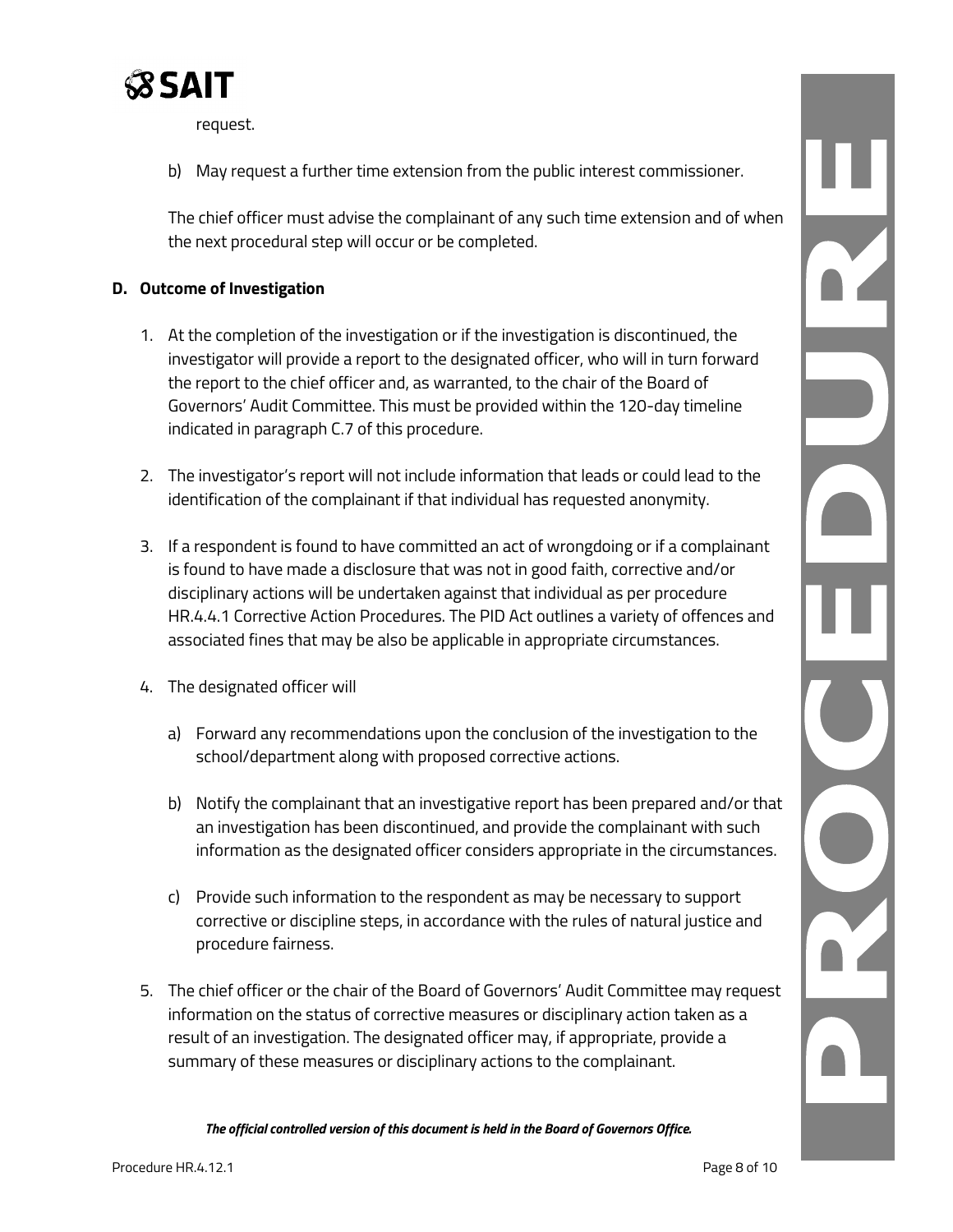

#### **E. Treatment of a Disclosure**

- 1. Information concerning alleged wrongdoing or reprisal (including the identity of the complainant and other individuals involved) and any investigation of those matters will be kept confidential to the extent practicable and appropriate under the circumstances, and as permitted by law.
- 2. If the complainant requests information about the progress of an investigation, that information may be provided at the investigator's discretion and following the requirements of the PID Act and the *Freedom of Information and Protection of Privacy Act* (FOIP Act).
- 3. Records relating to alleged wrongdoing are SAIT's property and will be retained in accordance with SAIT's records management policies and procedures, except as otherwise required by law, such as in the event of imminent risk and/or criminal offences. In that case, the records may be delivered to the appropriate governing agencies. Restrictions to accessing information will follow FOIP Act requirements.

### **F. Protection from Reprisal**

- 1. SAIT prohibits and will protect members of the SAIT community from reprisal as defined above.
- 2. An individual who believes they have been subjected to reprisals may raise a complaint of reprisal following the procedures outlined above in relation to disclosures of wrongdoing or may submit their complaints directly to the public interest commissioner, using the Complaint of Reprisal Form available on the public interest commission's website.
- 3. An individual found to have committed or participated in an act of reprisal will be subject to the corrective and/or disciplinary actions as per procedure HR.4.4.1 Corrective Action Procedures. Note that the PID Act outlines a variety of offences and associated fines that may also be applicable.

### **G. Annual Reporting of Disclosures**

1. The chief officer must prepare an annual report that includes: